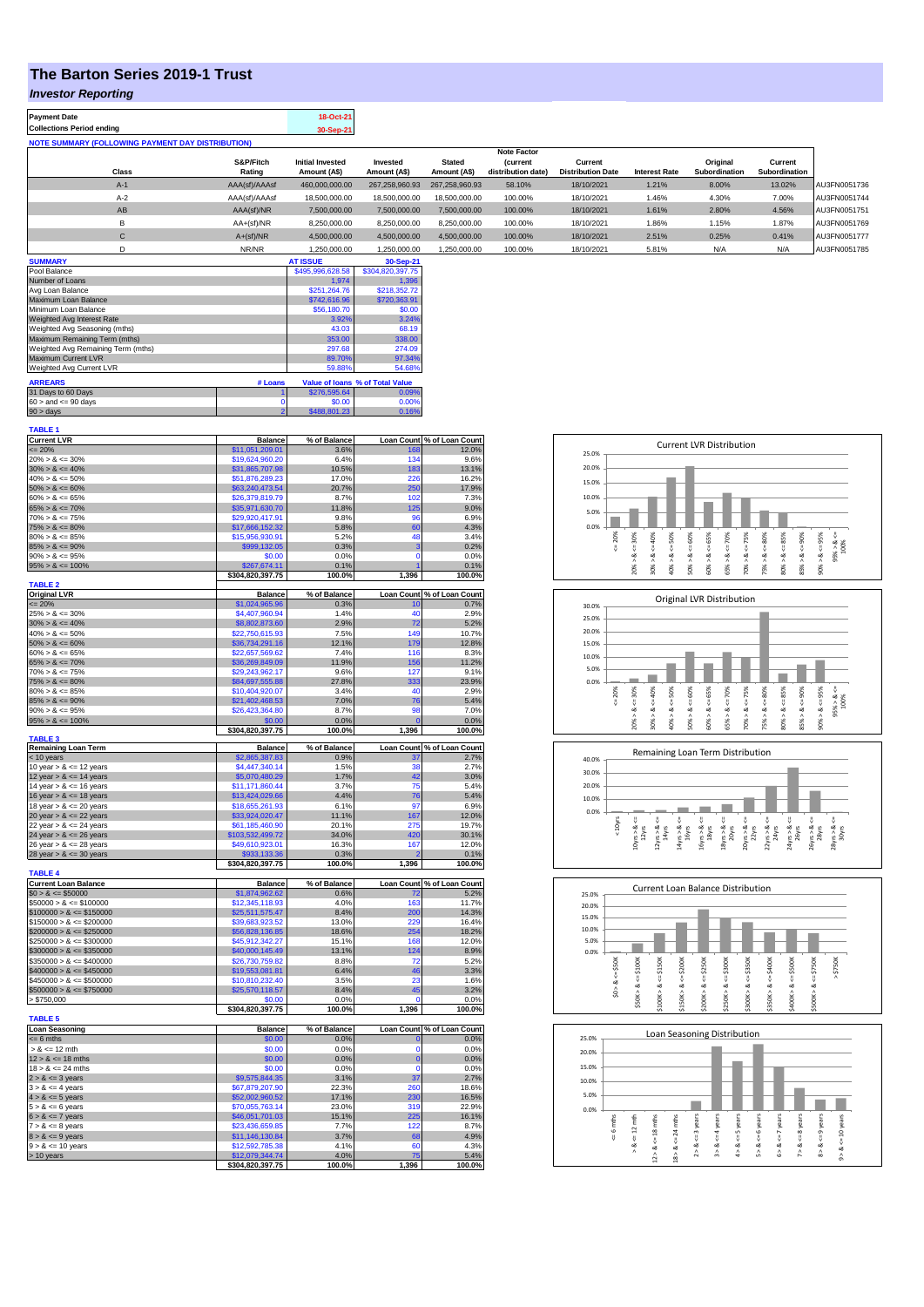## **The Barton Series 2019-1 Trust**

## *Investor Reporting*

| <b>Payment Date</b>                                     |                                     | 18-Oct-21         |                     |                                                                                                                                                                         |
|---------------------------------------------------------|-------------------------------------|-------------------|---------------------|-------------------------------------------------------------------------------------------------------------------------------------------------------------------------|
| <b>Collections Period ending</b>                        |                                     | 30-Sep-21         |                     |                                                                                                                                                                         |
| TABLE 6                                                 |                                     |                   |                     |                                                                                                                                                                         |
| Postcode Concentration (top 10 by value)                | <b>Balance</b>                      | % of Balance      | Loan Count          | % of Loan Count                                                                                                                                                         |
| 2615                                                    | \$6,005,272.80                      | 2.0%              | 28                  | 2.0%                                                                                                                                                                    |
| 2611                                                    | \$5,758,098.24                      | 1.9%              | 17                  | 1.2%                                                                                                                                                                    |
| 2914                                                    | \$5,315,745.77                      | 1.7%              | 19                  | 1.4%                                                                                                                                                                    |
| 5114                                                    | \$5.069.425.11                      | 1.7%              | 26                  | 1.9%                                                                                                                                                                    |
| 5162                                                    | \$4,666,246.83                      | 1.5%              | 28                  | 2.0%                                                                                                                                                                    |
| 2620                                                    | \$4,593,201.45                      | 1.5%              | 19                  | 1.4%                                                                                                                                                                    |
| 2617<br>2905                                            | \$4,298,165.46<br>\$3,998,688.28    | 1.4%<br>1.3%      | 18<br>17            | 1.3%<br>1.2%                                                                                                                                                            |
| 5158                                                    | \$3,552,871.05                      | 1.2%              | 19                  | 1.4%                                                                                                                                                                    |
| 2650                                                    | \$3,477,175.84                      | 1.1%              | 19                  | 1.4%                                                                                                                                                                    |
|                                                         |                                     |                   |                     |                                                                                                                                                                         |
| <b>TABLE 7</b>                                          |                                     |                   |                     |                                                                                                                                                                         |
| <b>Geographic Distribution</b>                          | <b>Balance</b>                      | % of Balance      |                     | Loan Count % of Loan Count                                                                                                                                              |
| Australian Capital Territory                            | \$53,652,900.36                     | 17.6%             | 225                 | 16.1%                                                                                                                                                                   |
| New South Wales                                         | \$40,920,408.71                     | 13.4%             | 180                 | 12.9%                                                                                                                                                                   |
| Northern Territory                                      | \$988,986.95                        | 0.3%              | 3                   | 0.2%                                                                                                                                                                    |
| Queensland                                              | \$3,648,007.33                      | 1.2%              | 14                  | 1.0%                                                                                                                                                                    |
| South Australia                                         | \$134,608,426.62                    | 44.2%             | 700                 | 50.1%                                                                                                                                                                   |
| Tasmania                                                | \$591,157.62                        | 0.2%              | ٠                   | 0.2%                                                                                                                                                                    |
| Victoria                                                | \$12,899,211.33                     | 4.2%              | 45                  | 3.2%                                                                                                                                                                    |
| Western Australia                                       | \$57,511,298.83                     | 18.9%             | 226                 | 16.2%                                                                                                                                                                   |
|                                                         | \$304,820,397.75                    | 100.0%            | 1,396               | 100.0%                                                                                                                                                                  |
| TABLE 8                                                 |                                     |                   |                     |                                                                                                                                                                         |
| Metro/Non-Metro/Inner-City                              | <b>Balance</b>                      | % of Balance      |                     | Loan Count % of Loan Count                                                                                                                                              |
| Metro                                                   | \$239,798,129.60                    | 78.7%             | 1082<br>301         | 77.5%<br>21.6%                                                                                                                                                          |
| Non-metro<br>Inner city                                 | \$61,881,165.13<br>\$3.141.103.02   | 20.3%<br>1.0%     | 13                  | 0.9%                                                                                                                                                                    |
|                                                         |                                     | 100.0%            | 1,396               | 100.0%                                                                                                                                                                  |
| <b>TABLE 9</b>                                          | \$304,820,397.75                    |                   |                     |                                                                                                                                                                         |
| <b>Property Type</b>                                    | <b>Balance</b>                      | % of Balance      |                     | Loan Count % of Loan Count                                                                                                                                              |
| <b>Residential House</b>                                | \$278,042,752.03                    | 91.2%             | 1262                | 90.4%                                                                                                                                                                   |
| <b>Residential Unit</b>                                 | \$24,122,081.64                     | 7.9%              | 121                 | 8.7%                                                                                                                                                                    |
| Rural                                                   | \$0.00                              | 0.0%              | $\overline{0}$      | 0.0%                                                                                                                                                                    |
| Semi-Rural                                              | \$0.00                              | 0.0%              | $\mathbf 0$         | 0.0%                                                                                                                                                                    |
| <b>High Density</b>                                     | 564.08                              | 0.9%              | 13                  | 0.9%                                                                                                                                                                    |
|                                                         | \$304,820,397.75                    | 100.0%            | 1,396               | 100.0%                                                                                                                                                                  |
| TABLE 10                                                |                                     |                   |                     |                                                                                                                                                                         |
| <b>Occupancy Type</b>                                   | Balance                             | % of Balance      | Loan Count          | % of Loan Count                                                                                                                                                         |
|                                                         |                                     |                   |                     |                                                                                                                                                                         |
| Owner Occupied                                          | \$268,571,725.08                    | 88.1%             | 1216                |                                                                                                                                                                         |
| Investment                                              | \$36,248,672.67                     | 11.9%             | 180                 |                                                                                                                                                                         |
|                                                         | \$304,820,397.75                    | 100.0%            | 1,396               |                                                                                                                                                                         |
| <b>TABLE 11</b>                                         |                                     |                   |                     |                                                                                                                                                                         |
| <b>Employment Type Distribution</b><br>Contractor       | <b>Balance</b><br>\$3,602,957.25    | % of Balance      | <b>Loan Count</b>   |                                                                                                                                                                         |
|                                                         |                                     | 1.2%              | 15<br>57            |                                                                                                                                                                         |
| Pay-as-you-earn employee (casual)                       | \$10,911,774.82                     | 3.6%              |                     |                                                                                                                                                                         |
| Pay-as-you-earn employee (full time)                    | 222,342,861.54                      | 72.9%             | 986                 |                                                                                                                                                                         |
| Pay-as-you-earn employee (part time)                    | \$28,196,231.09                     | 9.3%              | 137<br>99           |                                                                                                                                                                         |
| Self employed                                           | \$23,096,622.06                     | 7.6%              |                     |                                                                                                                                                                         |
| No data                                                 | \$16,669,950.99                     | 5.5%              | 102<br>$\mathbf{0}$ |                                                                                                                                                                         |
| Director                                                | \$0.00                              | 0.0%              |                     |                                                                                                                                                                         |
| TABLE 12                                                | \$304,820,397.75                    | 100.0%            | 1,396               |                                                                                                                                                                         |
| <b>LMI Provider</b>                                     | <b>Balance</b>                      | % of Balance      |                     |                                                                                                                                                                         |
| OBE                                                     | \$282,520,727.31                    | 92.7%             | 1311                |                                                                                                                                                                         |
| Genworth                                                | ,299,670.44                         | 7.3%              | RF                  |                                                                                                                                                                         |
|                                                         | \$304,820,397.75                    | 100.0%            | 1,396               |                                                                                                                                                                         |
| TABLE 13                                                |                                     |                   |                     | 87.1%<br>12.9%<br>100.0%<br>% of Loan Count<br>1.1%<br>4.1%<br>70.6%<br>9.8%<br>7.1%<br>7.3%<br>0.0%<br>100.0%<br>Loan Count % of Loan Count<br>93.9%<br>6.1%<br>100.0% |
| <b>Arrears</b>                                          | <b>Balance</b>                      | % of Balance      | <b>Loan Count</b>   |                                                                                                                                                                         |
| <= 0 days                                               | \$299,829,813.27                    | 98.4%             | 1376                |                                                                                                                                                                         |
| $0 >$ and $\leq 30$ days                                | \$4,225,187.61                      | 1.4%              | 17                  |                                                                                                                                                                         |
| $30 >$ and $\leq 60$ days                               | \$276,595.64                        | 0.1%              | 1                   |                                                                                                                                                                         |
| $60 >$ and $\leq 90$ days                               | \$0.00                              | 0.0%              | $\overline{0}$      |                                                                                                                                                                         |
| 90 > days                                               | \$488,801.23                        | 0.2%              |                     |                                                                                                                                                                         |
|                                                         | \$304,820,397.75                    | 100.0%            | 1,396               |                                                                                                                                                                         |
| <b>TABLE 14</b>                                         |                                     |                   |                     |                                                                                                                                                                         |
| <b>Interest Rate Type</b>                               | <b>Balance</b>                      | % of Balance      |                     |                                                                                                                                                                         |
| Variable<br>Fixed                                       | \$231,550,978.78<br>\$73,269,418.97 | 76.0%             | 1087<br>309         |                                                                                                                                                                         |
|                                                         | \$304,820,397.75                    | 24.0%<br>100.0%   | 1,396               |                                                                                                                                                                         |
| <b>TABLE 15</b>                                         |                                     |                   |                     |                                                                                                                                                                         |
| Weighted Ave Interest Rate                              | Balance                             | <b>Loan Count</b> |                     |                                                                                                                                                                         |
| <b>Fixed Interest Rate</b>                              | 2.98%                               | 309               |                     |                                                                                                                                                                         |
|                                                         |                                     |                   |                     |                                                                                                                                                                         |
| <b>TABLE 16</b>                                         |                                     |                   |                     |                                                                                                                                                                         |
| <b>COVID-19 Impacted Loan</b>                           | Impacted (#)                        | Impacted (%)      | Impacted (\$)       |                                                                                                                                                                         |
|                                                         |                                     | 0.07%             | \$539,864.41        | % of Loan Count<br>98.6%<br>1.2%<br>0.1%<br>0.0%<br>0.1%<br>100.0%<br>Loan Count % of Loan Count<br>77.9%<br>22.1%<br>100.0%                                            |
|                                                         |                                     |                   |                     |                                                                                                                                                                         |
| TABLE 17<br>Foreclosure, Claims and Losses (cumulative) | Balance                             | <b>Loan Count</b> |                     |                                                                                                                                                                         |

| Foreclosure, Claims and Losses (cumulative) | <b>Balance</b> | <b>Loan Count</b> |
|---------------------------------------------|----------------|-------------------|
| Properties foreclosed                       | \$0.00         |                   |
| Claims submitted to mortgage insurers       | \$0.00         |                   |
| Claims paid by mortgage insurers            | \$0.00         |                   |
| loss covered by excess spread               | \$0.00         |                   |
| Amount charged off                          | \$0.00         |                   |

Please note: Stratified data excludes loans where the collateral has been sold and there is an LMI claim pending.